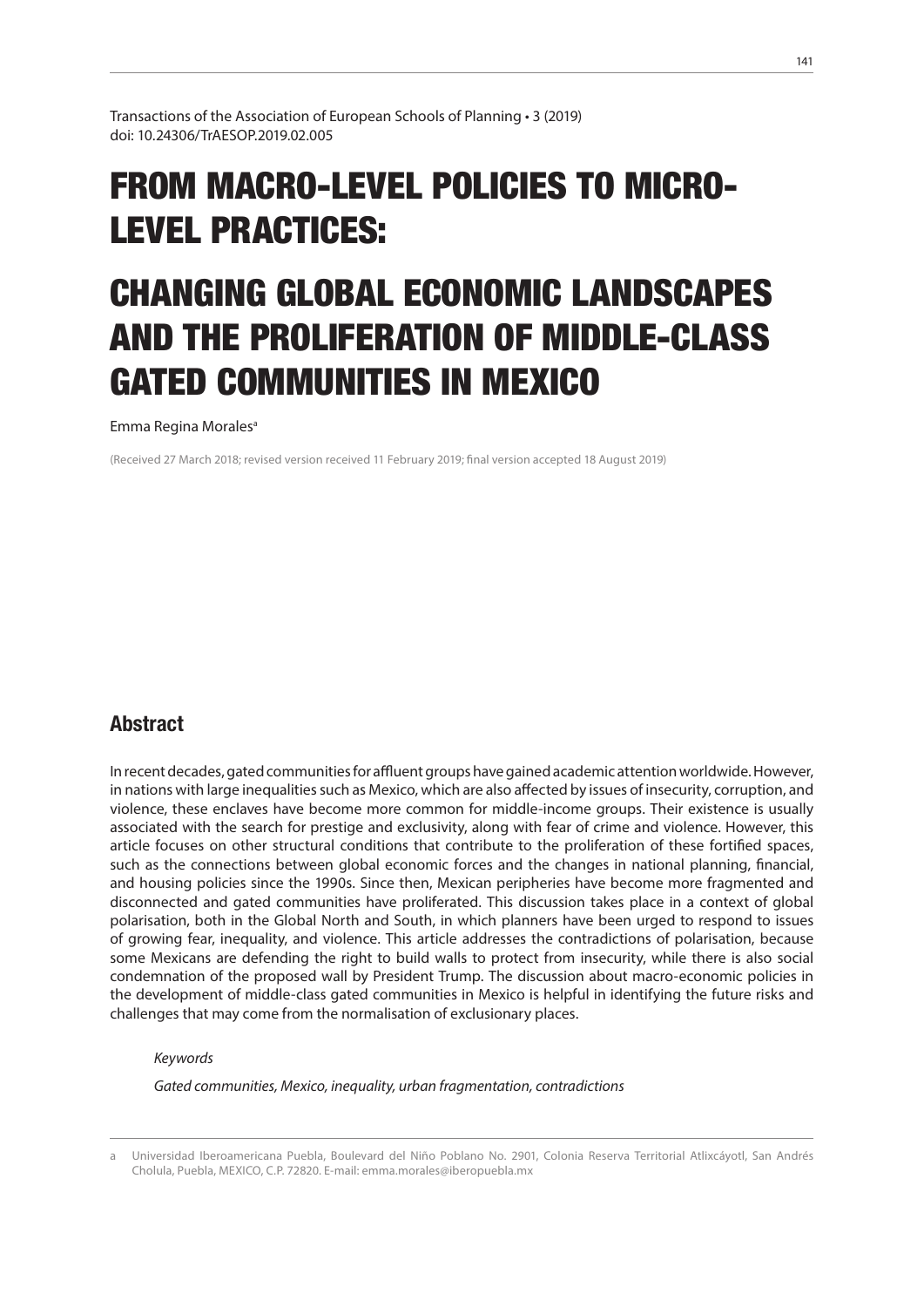### 1. Introduction

In the late 1980s and early 1990s, after years of economic crises, uncertainty, and political turmoil, Mexico embraced an economic and political model which was largely defined by the neoliberal policies promoted by global economic institutions commonly identified as the Washington Consensus (Williamson, 1990; Zanetta, 2004; Walker, 2013). During the late 1980s and early 1990s, there were important changes to planning, housing, land tenure, and financial policies in Mexico (Puebla, 2002; Vidal, Marshall and Correa, 2011; Monkkonen, 2012). The new policies were aligned with the World Bank's vision in which governments were *"advised to abandon their role as producers of housing to adopt an enabling role of managing the housing sector as a whole"* (The World Bank, 1993, p.1). The 'market enabling strategy' considered not only the participation of the private sector in the provision of housing (Keivani and Werna, 2001; Puebla, 2002) but also the financialisation of the housing market, and made this sector one of the main drivers of Mexican macro-economic growth in the 1990s and 2000s. As a result of these policies, private interests from foreign and national actors eroded the existent planning system and the capacity of the state to deal with everyday issues. In only a couple of decades, Mexican metropolitan areas have grown significantly in the territory of small municipalities with limited planning knowledge or regulation, leaving large housing developments without adequate infrastructure, public services and transport.

The national housing strategy during the 2000s was based on the number of houses built and the number of mortgages originated. The result of this quantitative rather than qualitative approach contributed to the configuration of fragmented urban structures in an already divided and polarised society dealing with inequality (González-Arellano and Larralde-Corona, 2019). The private-led and financially-focused housing production shaped not only fragmented cities but also contributed to a stronger fracture between different social groups, and between those groups and the state. As Mexico's macro-economic position improved, the wealthiest population became more powerful and more segregated while the conditions of the most vulnerable did not improve. These growing inequalities have been fundamental in the increase in crime, corruption, delinquency, and distrust.

In this paper, I discuss the role of global economic policies in the shaping of modern Mexican peripheries and the contradictions, risks, and challenges that have arisen as a consequence of growing polarisation. This is achieved through an analysis of middle-class gated communities (GCs) which provide tangible examples of the role of fear and distrust in the shaping of modern socio-spatial relations. Reflection upon the proliferation and normalisation of middle-class GCs in Mexico can provide researchers and policymakers in other countries with hints on the possible challenges to face under the current global atmosphere of fear and distrust. The widely spread far-right movements and anti-immigrant groups, which are present in Europe and North America, are threatening principles of freedom, diversity, inclusion, multiculturalism, and sustainability. The article is organised into four sections. The first provides background to the research. Thereafter, a brief literature about gated communities and their development in Mexico is given. This is followed by a broad analysis of the role of macro-level policies and their impact on everyday lives using a middle-class gated community in Mexico as case study. In addition, a discussion about the contradictions, risks and challenges of the normalisation of these exclusionary places and practices is presented. Finally, the conclusion addresses possible opportunities to build bridges in a time of walls, considering the findings in the case study *Lomas de Angelópolis*.

### 2. Research Background

This article is partially based on the findings of a four-year doctoral project conducted between 2013 and 2016 that focused on the proliferation of middle-class gated communities (GCs) in Mexico from a practice perspective (Morales, 2016). However, the discussion in this paper goes beyond the aims of the thesis, in that it focuses on the risks and challenges of these exclusionary places and practices in a global context of polarisation, particularly since 2016. The case study of *Lomas de Angelópolis*, which was used for the cited thesis, is a large-scale suburban GC in the Metropolitan Area of Puebla, the fourth largest in Mexico. The case is not only a tangible example of an extreme case of a spatially and socially fragmented urban structure, but also illustrates the role of financial interests and global forces' impact on national policies, as well as how these shape social practices.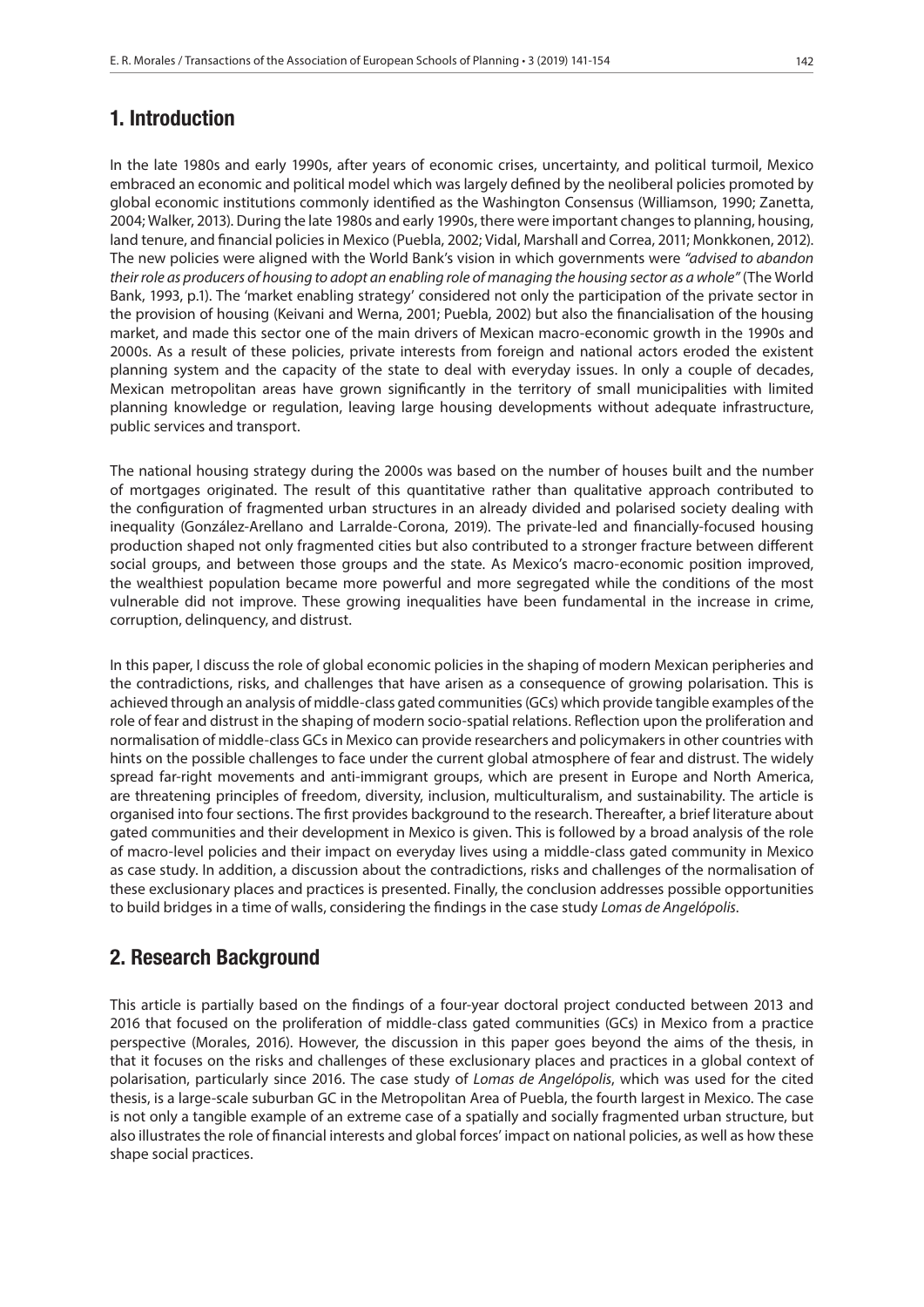The research conducted between 2013 and 2016 took an interpretive approach and used qualitative methods because I had particular interest in a practice analysis approach of gated communities using an in-depth single case study. The case *Lomas de Angelópolis* in Puebla, Mexico, with over 21,000 housing units, allowed the identification and analysis of the policies, practices, and meanings in the process of 'gating up'. The fieldwork was done mostly through observation and semi-structured in-depth interviews of all those involved, such as developers, public officials, policymakers, architects, home cleaners, amongst many others (Morales, 2016, pp.89-96).

The observation exercises were conducted in four stages throughout the three-year period (2013-2016) and the 39 interviews that were undertaken were organised into five categories: residents and potential residents; government officials and policymakers; developers, constructors and financial enablers; NGOs, experts and academics; and outsiders and neighbours. The observational exercises and interviews not only provided a wide range of ideas about security, housing needs, and the justification for fences and gates, but also showed two underlying drivers: aspirations and anxieties were fundamental in the growing success of GCs for middleincome groups. The interviews also provided many examples of the connections between these enclaves and macro-economic and political policies, and how these have impacted everyday lives, attitudes, and meanings. Some of the findings from the thesis indicated that whilst residents did not aim to segregate themselves, GCs offered certain advantages such as the accountability and protection of patrimony that open-street neighbourhoods run by public authorities lacked.

During the research, most interviewees that I spoke with considered that they had encountered 'legitimate' experiences with crime and violence that justified their decisions to move into or develop fortified enclaves. After the 2016 United States presidential election and the anti-Mexican rhetoric of President Trump and his pledge to build the southern wall, I went back to the gated community *Lomas de Angelópolis* because I wanted to talk to the interviewees and see if the views of residents to fences and walls had changed. Between January and March 2017, I was able to conduct short semi-structured interviews with seven of the 16 residents whom I had previously interviewed. In addition, I asked the same questions to other nine residents who had not taken part in the original research. I found that, although the arguments for gating up were different, ranging from family convenience, investment opportunities, and security concerns, all the interviewees justified their need for walls and fences, while emphatically condemning Trump's plans to build a wall between the U.S. and Mexico and the imposition of policies that would damage Mexicans on both sides of the border. I found the responses revealing because they showed that residents did not perceive the contradictions between their discourses and actions living inside a GC. In 2018, I conducted some further research about 'life on the other side of the wall' with a particular focus on the precarious conditions of cleaning and construction staff trying to get to work inside the GC every day from surrounding informal settlements and old towns. I found that residents did not know much about the living conditions of their workers and their everyday struggles.

# 3. Gated Communities… A tangible Expression of a Fragmented Society

Gated communities (GCs) have been discussed in academic literature from different perspectives since the late 1990s particularly in the United States of America and a few Latin American cases (Blakely and Snyder, 1997; Marcuse, 1997; Davis, 1998; Caldeira, 2000; Low, 2001). The earliest literature focused on prestige, lifestyles, and socio-spatial segregation in exclusive fortified enclaves or 'citadels' for affluent groups (Blakely and Snyder, 1997; Marcuse, 1997). However, since the early 2000s, the discussion has extended to different socioeconomic groups all over the world. According to Fainstein (2010, p.81), housing provision policies should consider the "values of diversity, democracy, and equity"; however, residents in gated communities defined by privilege and exclusion might not desire such values. Marcuse and Van Kempen (2002) consider that homogeneity at the micro-level in certain enclaves contributes to diversity at a metropolitan level, but the case analysed in Puebla Mexico shows that gated communities aimed at different socioeconomic groups did not contribute to making cities more diverse, but that they resulted in more fragmented cities.

The debate about fortification and exclusion has transcended the residential realm of physical barriers, and in so doing has incorporated discussion of more complex territorial challenges including governance, management, equity, and social cohesion amongst others (Blandy and Lister, 2005; Atkinson, 2006; Fainstein,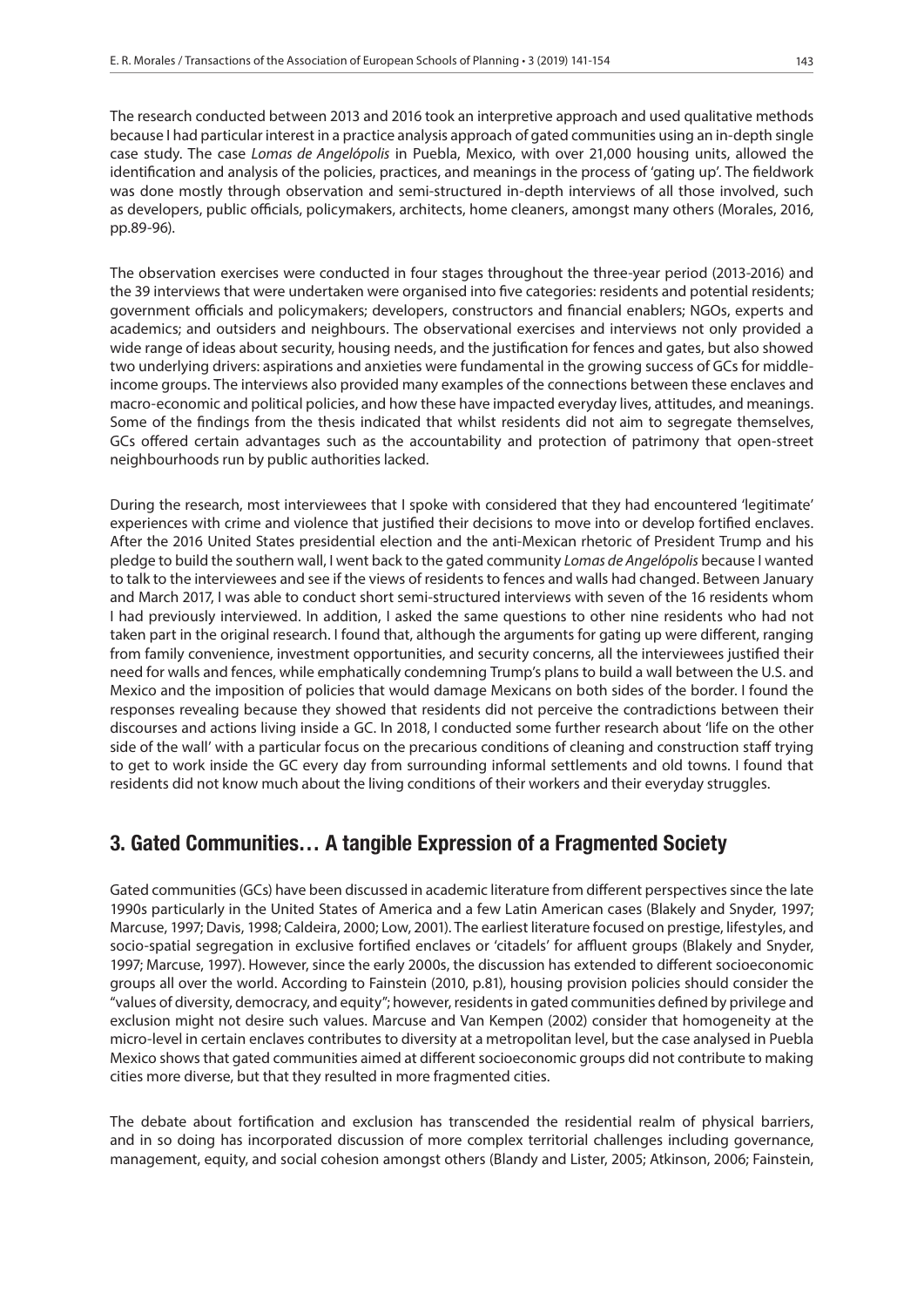2010; McKenzie, 2011). The building of walls, according to Marcuse and Van Kempen (2002, p.15) "to create or enforce divisions may be as much of a reflection of the instability of underlying relationships of the hardness of the divisions within them". Gated communities, therefore, are not only spatially segregated urban spaces, but also a tangible expression of privilege, power divisions, and political and economic interests. The state can play a regulatory role or it can respond to the desires of the most powerful groups; unfortunately in Mexico, since the 2000s, real estate interests have been more powerful than official planning objectives.

In Mexico, GCs and privately-developed planned communities are not new; there are examples of their existence for high-income groups since the beginning of the twentieth century (García-Peralta and Hofer, 2006; Giglia, 2008; Scheinbaum, 2010). However, in recent decades, these residential fortified enclaves have become more common in Mexican metropolitan areas (Cabrales-Barajas and Canosa-Zamora, 2001). In my research, I focused on middle-class gated communities for two reasons. First, because most Latin American literature about sociospatial segregation focuses on the poorest and most vulnerable social groups. Secondly, it was because of the role that this socio-economic group played during the recent debt-fuelled housing production boom and the privatisation of urban development (Vidal, Marshall and Correa, 2011) as well as the vulnerability that comes with extreme debt and the weakening of the state's role in housing production in a context of political and economic uncertainty (López-Calva and Ortiz-Juárez, 2013).

A large majority of the literature about GCs in the late 1990s focused on physical borders and socio-spatial segregation in the global north. In recent years, there has been an increase in literature about these enclaves in Latin America, introducing new elements of analysis from a global south perspective. Since Caldeira's (2000) 'City of Walls' that introduced intangible components to the development of these exclusionary enclaves such as 'talk of crime', numerous authors have provided different approaches to the analysis of GCs. For instance, Borsdorf and Hidalgo (2010) proposed typologies of Latin American GCs depending on size and structure that went from 'urban gated communities', to 'suburban gated communities', and 'megaprojects'. Roitman, Webster and Landman (2010) proposed a methodological framework that considered three specific themes: 'social fragmentation, spatial fragmentation, and institutional fragmentation'. For this research, literature was organised into five categories:

- *Peace of Mind and Security*. One of the main ideas around gated communities is a search for security or at least the perception of security. In recent years, some authors have questioned whether these spaces are actually more secure than traditional open street neighbourhoods (Atkinson and Smith, 2012; Csèfalvay and Webster, 2012); others consider that these spaces respond more to fear of crime than to actual crime (Caldeira, 2000; Coy and Pöhler, 2002; Addington and Renisson; 2013). In Mexico, some authors have even argued that GCs are not significantly safer than traditional neighbourhoods (Vilalta, 2011).
- *Status and Prestige*. Some authors consider the main drivers of GCs to be status and prestige; people trying to improve their position upon the social mobility ladder may consider that living in a gated community provides a sense of distinction or exclusivity (Blakely and Snyder, 1997; Giglia, 2008). Csèfalvay (2011) argues that security measures implemented "express prestige rather than prevent crime" (2011, p.751). These exclusive 'communities' are meant to group people with similar 'tastes' and interests (Manzi and Smith-Bowers, 2005).
- *Lifestyle and Quality of Life*. Unlike the previous category where the search for a community is based on exclusivity, in this case it is based on common interests. It follows that they may be linked to the presence of certain special facilities for sports, leisure, or social life (Horta-Duarte, 2012). Quality of life, in that sense, comes with the possibility that GCs provide a way by which to avoid the inconveniences of outside life (Álvarez-Rivadulla, 2007).
- *Withdrawal from the State*. Some authors focus on the presence of homeowners' associations which function as a sort of 'private government' in master-planned communities and assume some of the roles of the state. The concerns are not only in the privatisation of public functions (Janoshka, 2002) but on the continuing financial and organisational viability of these enclaves (McKenzie, 2011). These private administrations can result in serious governance problems in the long term because they depend on the market rather than a vision of the city (Marcuse and Van Kempen, 2000).
- *Privatisation of Public Space*. In Latin American academic literature, there is growing concern about the proliferation of GCs because they are seen as an example of the privatisation of public space; some authors argue that streets are fundamental spaces for public life (Borja and Muxi, 2003). GCs, in that sense, fracture urban structures leaving the most vulnerable outside (Giglia, 2008). The growing tendency to exchange traditional public spaces for modern exclusionary places limits the possibility of 'social space' and contributes to the differentiation of social classes (Segovia, 2007).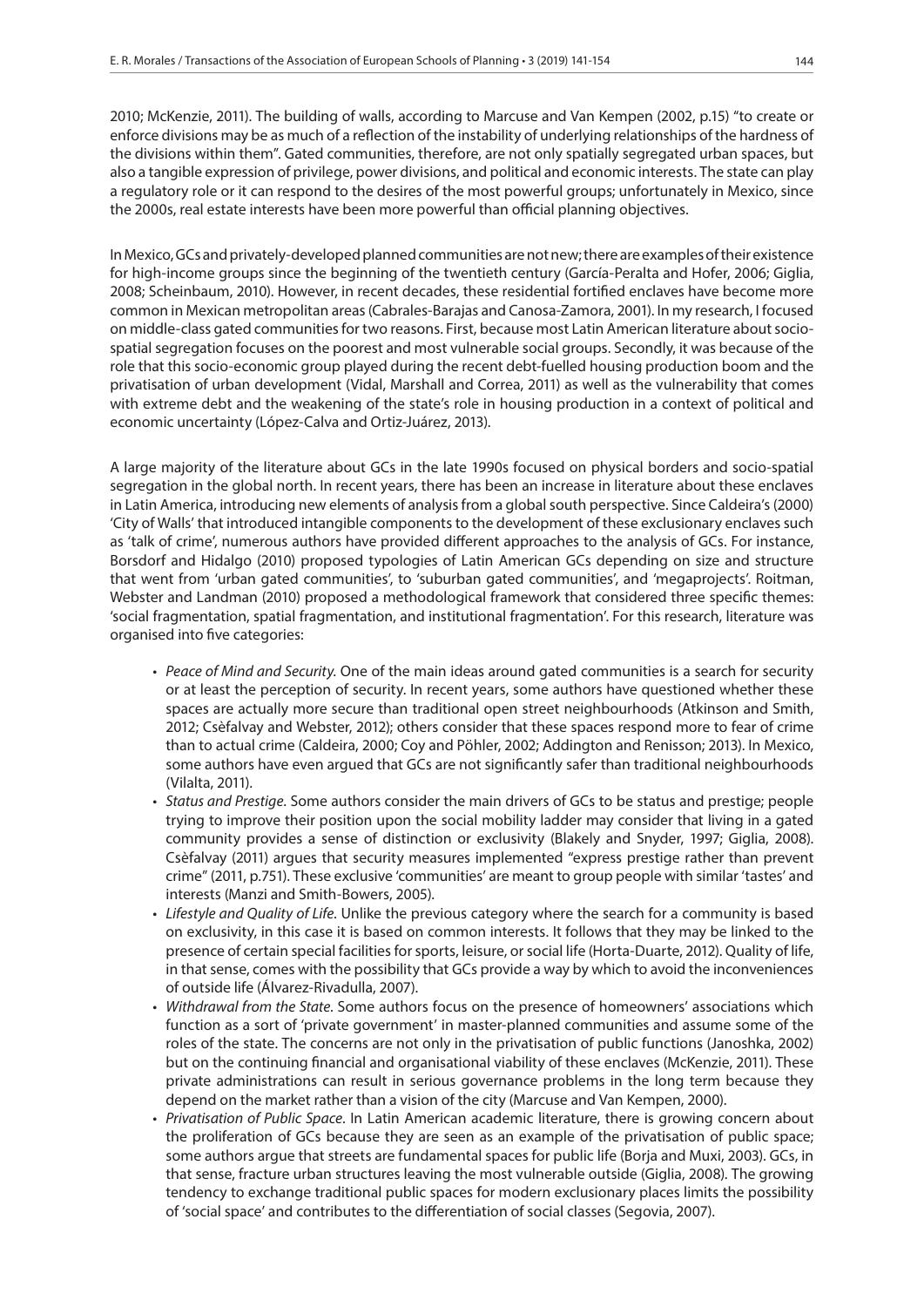Discussion about gated communities has evolved since the 1990s, and every year there is more empirical evidence from different contexts. The use of case studies is helpful to identify the similarities and differences between fortified places in a global context with regard to both local implications and repercussions.

# 4. From Macro-Level Economic Policies to Micro-Level Housing Practices: Middle Class Gated Communities in Mexico

Gated communities are a global phenomenon. Though their emergence and proliferation respond to different local conditions, they are also part of a growing transnational movement of capital, free-market ideas, and practices. Some global ideas that are usually seen as 'neoliberal', have become particularly influential in urban development, such as "general disinvestment in cities by federal governments", which has forced "city governments and public authorities to borrow more in order to provide the same basic services" (Mitchell and Beckett, 2008, p.78). These limitations have driven local authorities to rely on loans and increase their debt or transfer the burden of investment in infrastructure and service provision to others. Mitchell and Beckett (2008, p.76) argue that neoliberalism is not only about market liberalisation but that states also play a very important role: states are active "in the processes, both through withdrawing the social provisions of an earlier, Keynesian or 'welfarist' moment, as well as through the vigorous creation of new conditions of privatisation and deregulation through which markets expand".

Considering such complex connections between global economic forces and local everyday practices, I used Shove, Patzar and Watson's (2012) three basic elements of practice, 'competences, meanings, and materials', for this research to analyse the 'relations and connections' between policies and practices that have contributed to the proliferation of GCs (such as the deregulation of planning, and the financialisation of housing). This practice-based approach allowed analysis of structural conditions that facilitate certain policies and practices without considering the 'meanings' and cognitive-affective dispositions that make residents, public officials, and developers justify these fortified enclaves. The work of Shove, Patzar and Watson (2012) was useful to connect tangible and intangible elements to the analysis of GCs.

Walls and barriers are not only 'materials' but also a representation of the aspirations and anxieties of populations living under social, economic, and political uncertainties. Through this practice-based analysis considering competences, meanings and materials, I argue that the proliferation of middle-class gated communities is not a mere matter of choice of individual families self-segregating, but the result of complex combination of policies and practices, where municipalities, developers, and residents find more incentives to build, manage, and live in this sort of development than in traditional open street neighbourhoods. In that sense, the decision to move to a GC is not a simple aspirational trend through which to find status, prestige and security, or a real estate marketing tool. The creation and proliferation of GCs is also linked to existing facilitating forces and institutional conditions, characterised by social inequality, the withdrawal from the state, a growing power of financial institutions, and a genuine response to self-protect from growing crime and violence.

After the institutionalisation of urban planning and housing in the 1970s, Mexico's political and economic policies drifted in the late 1980s and early 1990s towards the privatisation of housing and urban development (Zanetta, 2004; Monkonnen, 2012). This coincided with more tangible spatial segregation in cities and clearer socio-economic distinctions characterised by new consumption patterns and access to new commodities (Walker, 2013). The most important cities in Mexico, such as Mexico City, Guadalajara and Puebla, have distinctive examples of what Blakely and Snyder (1997) call 'lifestyle communities' or GCs for the affluent population which have been studied by several authors (Cabrales-Barajas and Canosa-Zamora, 2001; Rodríguez-Chumillas and Mollá Ruiz-Gómez, 2003; Scheinbaum, 2010). This article, on the other hand, focuses on the less-studied middle-class GCs, which can be better understood through the analysis of macro-level policies, such as 'financialisation' and 'transnational urbanism'. These two elements of analysis show how Mexican real estate market has boomed in the recent decades because it is seen as a rapid way for accumulation of capital, with the participation of financial institutions, national and foreign private capital, and standardised ideas of housing and urbanism supported by transnational actors (Parnreiter, 2016).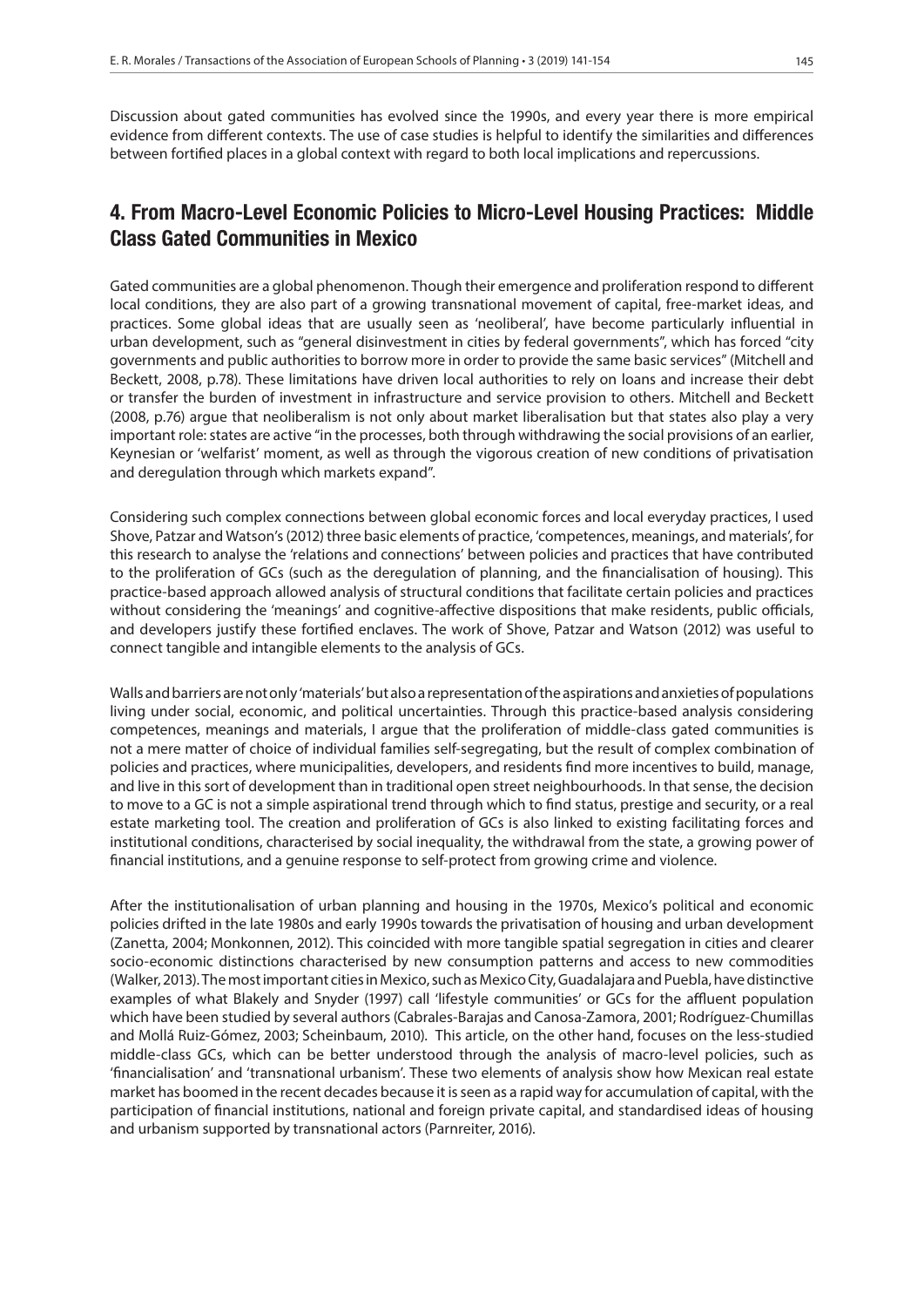In the early 1990s, as part of the North American Free Trade Agreement (NAFTA), there were important changes in Mexican economic, political, housing, and planning policies (Zanetta, 2004; Moreno-Brid, Pérez-Caldente and Ruíz-Nápoles, 2005; Vidal, Marshall and Correa, 2011). Since the early 2000s, financial institutions and government agencies have promoted strategies for Mexicans to reach middle-class status through home and car ownership. The middle classes, which had suffered considerably in the 1980's economic crises, acquired larger debts in recent years to maintain their middle-class status (De la Calle and Rubio, 2012; Walker, 2013). The market-driven economy has incentivised privately run services to cover all the basic needs. According to the National Survey of Household Income and Expenditure 2016, the average Mexican family spends around 44 percent of their income on health, transport, housing, and education (INEGI, 2016). Developers of GCs have targeted middle-class families, because of their supposedly stable incomes, and their ability to acquire mortgages. They have also been targeted because of the growing aspirations and anxieties that have arisen under the current social, economic, and political context.

As a consequence of the recent policy changes, middle-class GCs proliferated in Mexican metropolitan areas because private developers were able to acquire cheaper land, local governments allowed new urbanisation projects with few planning restrictions, and the national housing policy privileged private investment and the participation of financial institutions. These facilitating strategies were aimed not only at developers but also individual families, because financial institutions developed a series of new and diversified mortgage options that strengthened an already debt-driven economy. Due to these structural conditions, in my doctoral thesis (Morales, 2016), I proposed that discussion about gated communities should not only focus on the gates and fences but go beyond the physical fortified space and focus on gatedness - a concept that helps with understanding the connections that exist between these material spaces, and policies, practices, and meanings.

Socio-spatial segregation is not new in Mexico; it can be traced back to pre-Hispanic times and the Spanish viceroyalty (Scheinbaum, 2010). During the period of Spanish rule, the territory had a clear socially segregated structure. Nonetheless, for centuries, there were some shared spaces; places where different social groups could meet such as churches, parks, promenades, green areas, and streets. The privatisation of public space is one of the most important current discussions in Latin America because socio-spatial segregation is becoming more tangible and making social inequalities more visible. GCs have provided an opportunity for real estate investment, securitised environments, isolation from the outside inconveniences, and in some cases, municipal disengagement from the provision of some public services.

As previously stated, financialisation plays an important role in urban development in modern global cities. In Mexico, state-run institutions such as the Institute of the National Fund for Workers' Housing (INFONAVIT) have become 'enablers', instead of producing social housing, they are now financial institutions that support housing production by private developers. This urban development and housing production model has brought serious problems because it does not consider transport, infrastructure, security, and the provision of public services and public facilities (Eibenschutz-Hartman and Goya-Escobedo, 2006). The combination of financial incentives to developers and buyers, and chaotic suburban sprawl created by the national social housing policy offered fertile ground for the creation of middle- and high-income GCs. Isolation from the city and the inconveniences of surrounding new social housing developments enabled new residential enclaves that privileged the use of the private automobile and the securitisation of space (González-Arellano and Larralde-Corona, 2019). Municipalities also incentivised this sort of development through ad-hoc planning regulation or de-regulation, so that private developers covered infrastructure and urbanisation costs.

The increase in house production after 2010 indicates how profitable it became, with the main housing development companies becoming listed within the Mexican stock market. The economically-focused housing provision strategy was far from the original constitutional aim of providing 'adequate and dignified housing for all' (Constitucion, 1917, Art.4). The economic forces and stakes are so high that they can be seen as a form of 'transnational spatial governance' in a borderless world (Healey, 2013), where geographic boundaries are less important than economic flows. The physical fortification of houses, neighbourhoods, cities and even countries are as much as a result of increased fear and security concerns, as they are global financial market outcomes.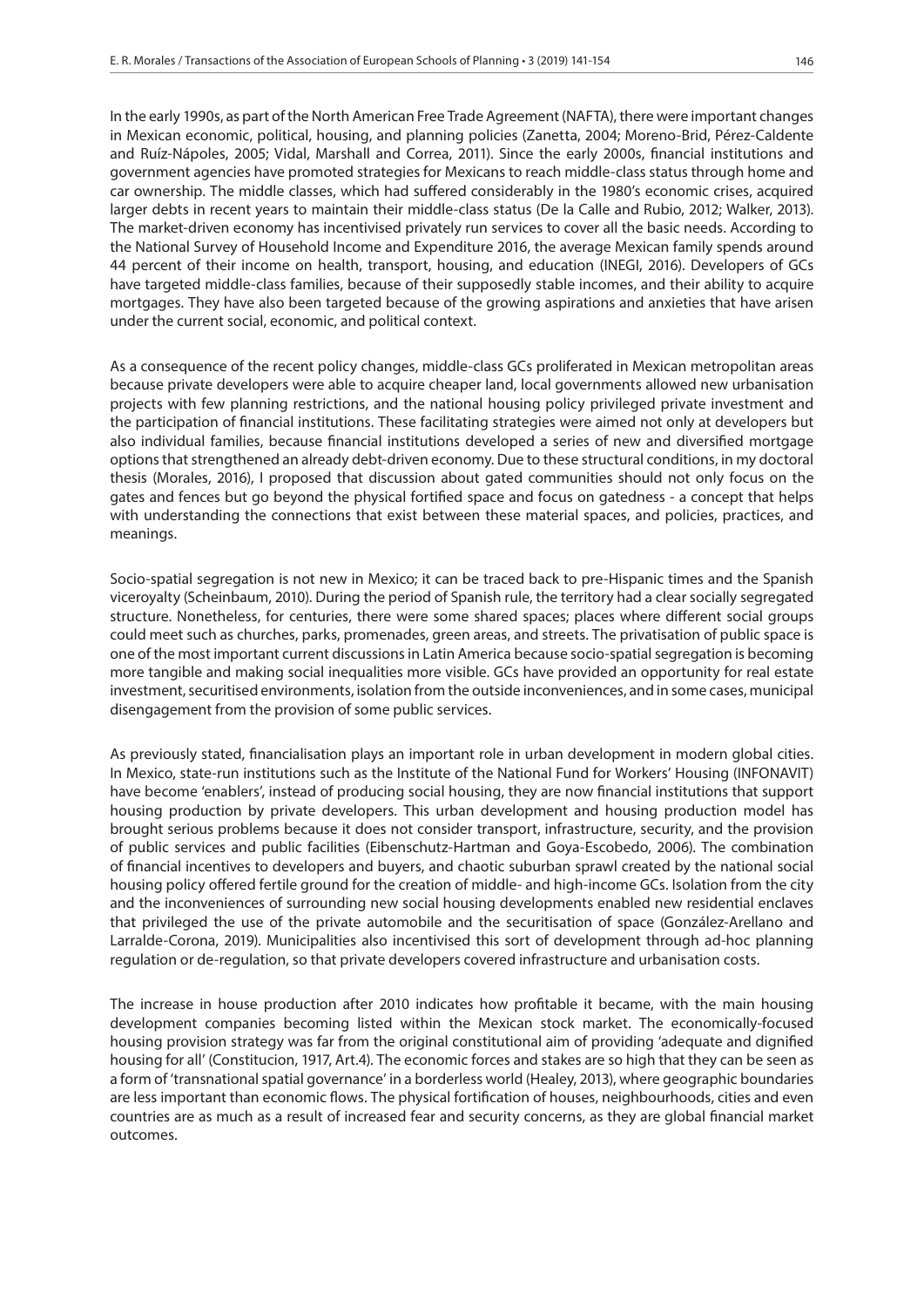Transnational planning ideas can also have positive impacts; there have been important efforts in recent years to improve public transport, the quality of public spaces, and provide better housing solutions. However, these initiatives have only continued where they have been seen as economically viable, regardless of whether they were socially pertinent. Mexico has a relatively young planning system; it was in the mid-1970s that planning became institutionalised. However, in a very short time, planning institutions lost their capacity to respond to common good interests, and although on paper it continues to privilege the improvement of the quality of life and adequate land management, the physical outcomes do not match the aims of planning regulations but rather the written and unwritten rules of supranational markets. The new urban model raises governance concerns, not only because of the disassociation of local governments with the population of certain sections of municipal territories such as GCs (Eibeschutz-Hartman and Goya-Escobedo, 2006) but also because of the disappearance of shared spaces.

The transnational planning influence we are observing in Mexico is not about spatial configurations, but the construction of policies built on global economic interests and meanings. Healey (2013, p.1511) provides conceptual and methodological tools "for the critical analysis of transnational flows of planning ideas and practices"; the author points out that the analysis should focus on the flows, rather than the origin of the ideas. In that sense, Mexican housing policies since the 1990s have been closely linked to the recommendations of the World Bank with regard to how to enable housing markets to work. However, as Zanetta (2004) points out, the Mexican government chose to ignore those parts of the policy recommendations that were inconvenient for economic growth purposes, such as looking after the most vulnerable segments of the population. As a result, the impacts of global economic interests in urban development were even higher, because corruption and political aims, disregarded public interest. Since the implementation of policies of deregulation, privatisation, and commercial liberalisation amongst others which are widely accepted by Washington based global financial institutions (Williamson, 1990), Mexico has become a debt-driven economy with sprawling cities and possesses a middle-class which is burdened by private automobile dependence, mortgages and consumer debt, and high-cost private services. Macro-policies are affecting everyday lives in individual households and making families more vulnerable in the process.

The issue with the proliferation of gated communities is that once the city only works in fractions it is very hard to make it work as one piece; urban design is used for marketing purposes instead of making more liveable inclusive cities.

For instance, developers of GCs are using New Urbanism principles and Creative Class ideas to boost small businesses to make their planned communities more attractive and therefore more profitable. That is why it was important in this research to look not only at the policies and the practices, but also the ideas, the meanings and the perceptions in the process of gating up (Wagenaar, 2011; Shove, Patzar and Watson, 2012) and how mentalities become institutionalised into practices (Healey, 2013). Transnational ideas have not only influenced policies to boost economic growth and benefit financial interests, GCs are also spaces of metaphors, perceptions, and avoidance. In the following paragraphs, I will use the case study of *Lomas de Angelópolis* in Puebla to illustrate some of the connections mentioned.

# 5. Lomas de Angelópolis in Puebla, Mexico: A Global Middle-Class Gated Community with Local Implications

*Lomas de Angelópolis* is a large-scale gated community in the metropolitan area of Puebla, the fourth most important city in Mexico. It is one of the largest gated communities in the country, with over 21,000 housing units organised in small clusters (inner GCs). The original design of the gated community targeted high middleincome families, but the development was so successful that, in only a decade, it increased its size from around 100 ha to 700 ha. As the project became more profitable, it evolved from a simple residential area to a fortified city with its own city centre, schools, universities, hotels, and offices.

My first observation exercises in this GC were conducted in 2009, before starting my doctoral studies, when most of the clusters were not fully inhabited and there were only single-family housing units. Back then,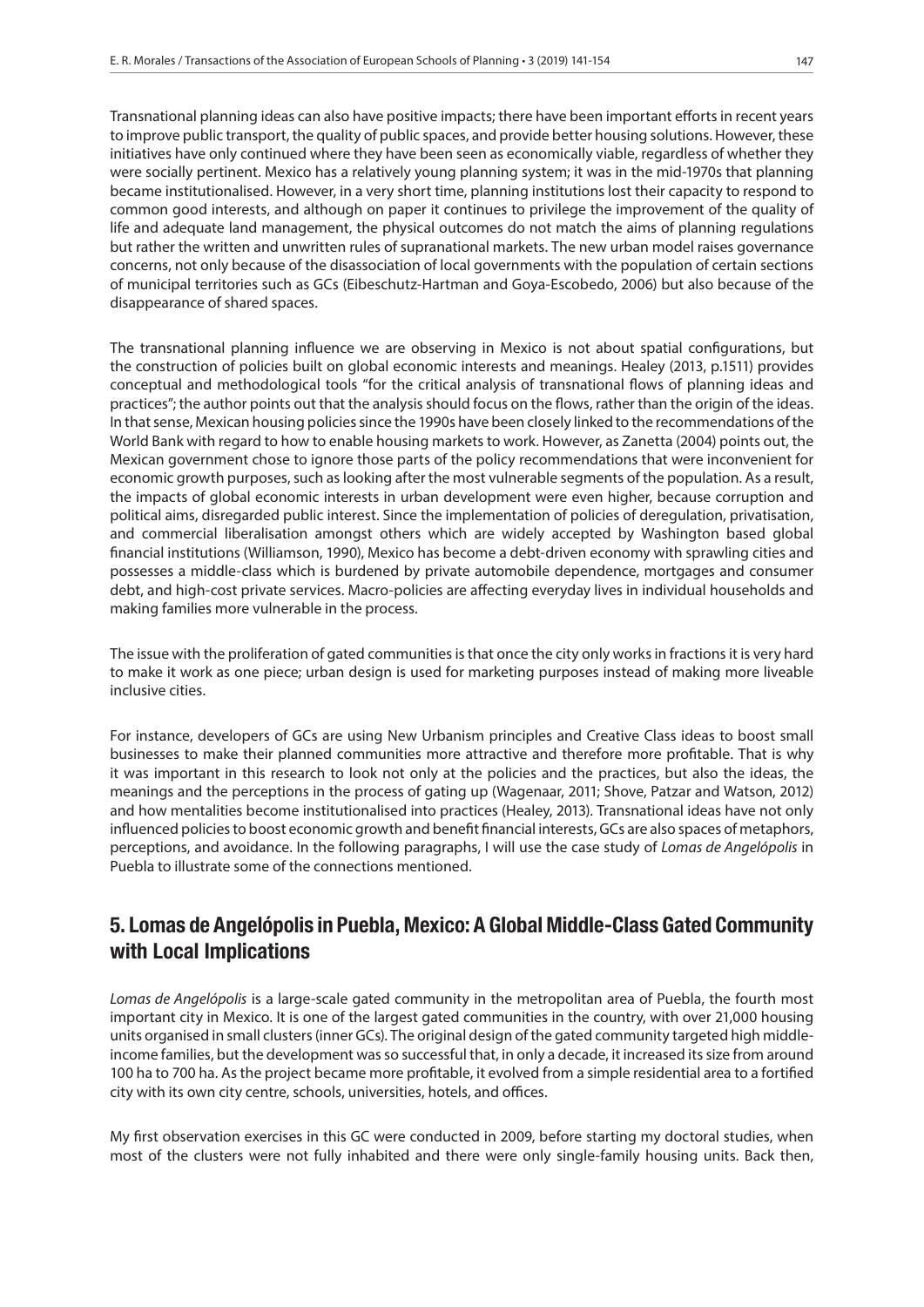residents complained about the lack of shops and restaurants, as well as the distance to the city. By the time I finished my doctoral research in 2016, the GC had become a new centrality and most of the leisure, recreation and commercial activities in the metropolitan area are now in Sonata, the commercial district inside the compound.

#### 5.1. Background Information About GCs and the Metropolitan Area of Puebla

The financial crises of the 1980s affected the ability of the middle-classes to obtain housing financing. However, after the changes in land tenure that liberated massive extensions of communal agriculture land *(ejidos)* to urbanisation, and the market-enabling strategies of the early 1990s, Puebla's metropolitan area experienced a boom in real estate that became even stronger after the 2000s due to financialisation.

The first GCs in Puebla were aimed at elite groups with privileged use of urban space. The GCs built between the late 1980s and the early 1990s ranged from 50 to 400 plots to develop (Rodríguez-Chumilla and Mollá Ruiz-Gómez, 2003, p.4). However, the scale and market have diversified since the 2000s, particularly in the municipalities of San Pedro Cholula and San Andrés Cholula. The case study *Lomas de Angelópolis* is located in the vicinity of a land reserve considered in the Regional Development Programme Angelópolis in 1993, developed by the global consultancy firm McKinsey just before NAFTA came into effect, with clear aims of global competitiveness and attracting national and foreign investment (Jones and Moreno-Carranco, 2007; Cabrera-Becerra and Guerrero-Bazán, 2008). The 1993 programme included guidelines for the land reserve Atlixcáyotl, but the rest of the land had very few planning restrictions, which enabled the developers to define their own planning regulations.

According to Milián-Ávila and Guenet (2015, p.184), the chaotic expansion and "socially segregative urbanisation" that led to the proliferation of GCs in Puebla was enabled by the "absence of legislation and clear institutional regulations". In a census conducted between 2000 and 2001 they found 912 gated communities in Puebla and its fringes (Milián-Ávila and Guenet, 2006). These authors consider that some of their main concerns about these enclaves and the private nature of their investment is that neighbouring settlements are having difficulties to access basic services and there is constant congestion due to the reliance on primary roadways (Milián-Ávila and Guenet, 2015). The original regional urban programme in 1993 considered a large section of social housing, but as land value increased, the programme was modified to fit the market's need for luxury commercial areas and elite housing developments (Cabrera-Becerra and Guerrero-Bazán, 2008). The metropolitan area of Puebla includes several municipalities, which make it difficult to take shared planning decisions. Depending on the location, GCs are aimed at diverse socio-economic groups. *Lomas de Angelópolis*  is the largest of all, and it incorporates all segments of the middle-classes.

#### 5.2. Normalisation of Middle-Class Gated Communities in a Polarised Environment

One of the main findings of the interviews undertaken for the research conducted between 2013 and 2016 (Morales, 2016) was that residents, developers and even public officials justified the proliferation and normalisation of middle-class GCs in Mexico due to issues of crime and violence. However, in the same interviews, when interviewees were asked about the process of 'gating up' it became clear that there was a strong connection between this supposedly spontaneous flourishing or fortified spaces and transnational planning ideas and economic interests.

*Lomas de Angelópolis* is such a large residential development that it extends through different localities and municipalities. Residents who were interviewed have become so used to life inside the gated community and the presence of private administrators that take care of their everyday problems, that some of them were not even aware of the name of the municipality in which their house is located before they moved in. This is an example of the disengagement of residents and local governments, and how private actors are assuming functions that were previously covered by the state.

The case study was useful in identifying connections between policies and practices and how these intertwine with people's aspirations and anxieties. Since the first interviews with residents, I realised that the decision to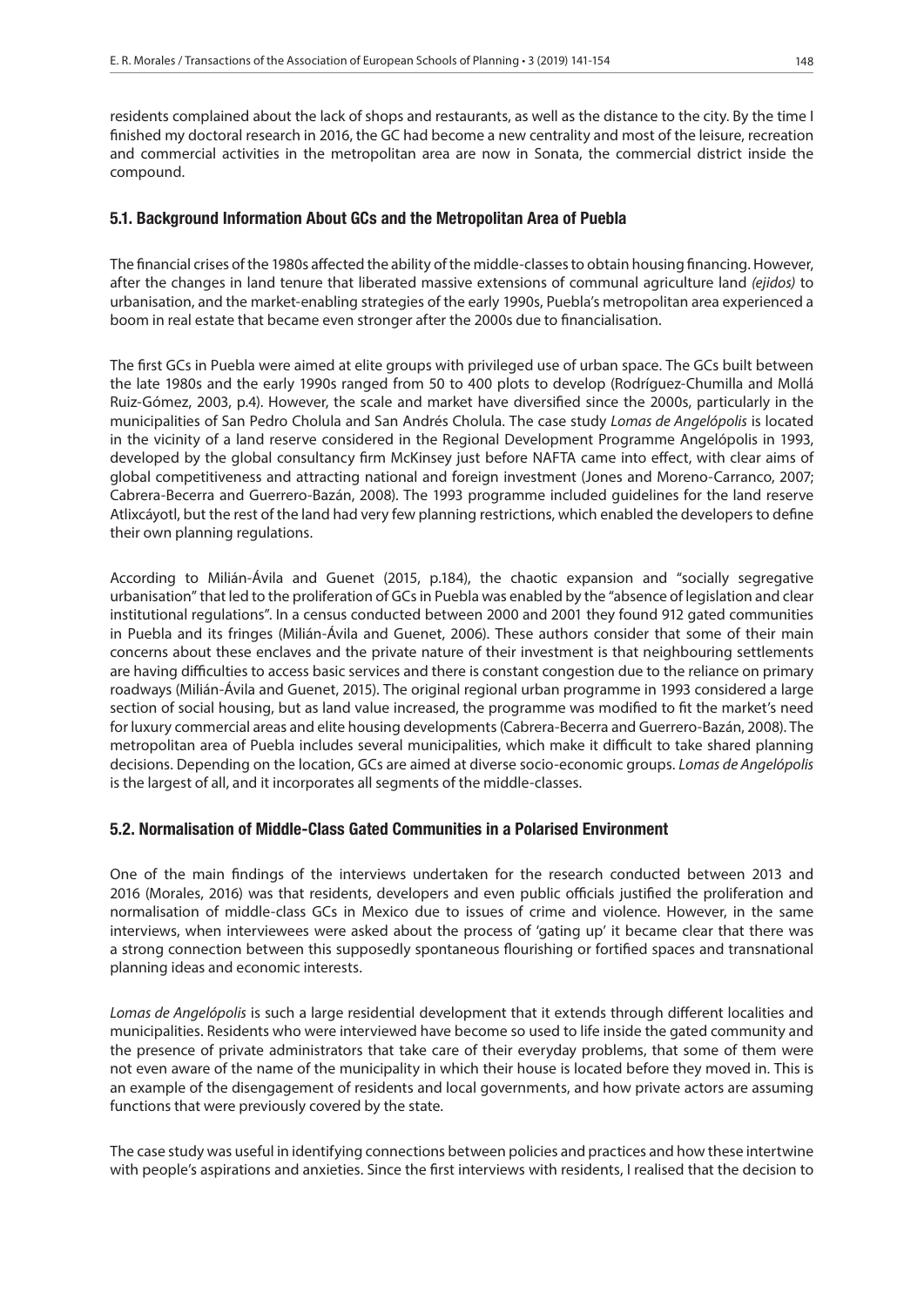move into a GC was not only an aspirational choice, but a decision based on real security concerns, a response to financial incentives, or a direct response to limited capacity from municipal governments. Two interviewees decided to move into the GC after their houses or cars were burgled in their previous neighbourhood. One of the interviewees decided to move into the GC after finding that it was much easier and faster to obtain a mortgage for a new house there than it was to obtain a credit to self-construct a dream family house somewhere else. Three interviewees implied that they were somehow 'forced' out of their previous neighbourhoods due to municipal abandonment; these residents considered their neighbourhoods to have been more dangerous because so many people were moving out, and that fixing a pothole or a broken lightbulb in a streetlamp could take years. These interviewees were more satisfied with private administrators looking after their basic needs even if it meant permanent maintenance costs.

The interviews also showed how aspirations and anxieties play an important role in the decision-making process of moving into a gated community, and how these feelings continued even after they moved into the GC. Around the time that the GC was built, conflicts between drug cartels and organised crime became more visible, and stories about kidnappings, burglaries and extortions became more common. The 'talk of crime', as Caldeira (2000) calls it, has become common in coffee shop small talk, but its impact has become exponential because of social media, particularly Whatsapp groups where dramatic warnings are shared. Fearmongering is affecting daily patterns of everyday lives and choices. Residents interviewed shared significant concerns about life in the city and the potential threats that made them feel safer inside the GC.

The normalisation of these enclaves in places such as Puebla, Mexico can be understood through the examples mentioned previously. They emerged as part of a macro-economic strategy that allowed the privatisation of housing production and urban development. Financial institutions made it easier for families to obtain mortgages for newly built houses in this debt-driven economy. Federal governments left municipal governments with limited resources to provide basic public services, which led to the abandonment of consolidated neighbourhoods and incentives for privately-led planned neighbourhoods willing to assume some of the costs and responsibilities. Because of the growing inequalities derived from the economic model and the war on drugs, there has been an increase in crime and violence. The national financial housing strategy promoted disconnected sprawling territories leaving undefended empty available land for development, a perfect excuse for gating up. And finally, GCs and their private administrators represent accountability and reliability for a group of people who have lost their trust in local authorities (Janoshka, 2002; Zanetta, 2004; Moreno-Brid et al., 2005; Eibenschutz-Hartman and Goya-Escobedo, 2006; De la Calle et al., 2012; Monkkonen, 2012).

One interesting issue found during my doctoral research, that I decided to analyse from a different perspective in this article, is what happens with those who work inside the gated communities and live on 'the other side of the wall'. I found that most of these workers had to use informal access and cross pedestrian bridges over polluted waters. I also walked for kilometres and identified different options of illegal collective transport. However, when I asked my interviewees if they knew how their house cleaners, gardeners, and construction workers arrived, most of them had no idea of what they go through. The policies and the practices helped create a physical fortress that isolates residents from the outside world but also the possibility to empathise more with that external reality.

# 6. Contradictions, Risks, and Challenges of the Normalisation of Exclusionary **Practices**

Walls and fences are tools to isolate from surrounding hostile conditions. However, under the current global context of polarisation, it is essential to talk about the contradictions, risks, and challenges of these exclusionary practices. There are conflicting and contradictory positions around physical barriers, and President Trump's proposed wall upon the Mexican northern border at a time when gated communities have become normalised in certain sectors in Mexican society raises several questions. For this article, I did seven follow-up interviews with residents whom I had met during my doctoral research, and I interviewed nine new interviewees because I wanted to learn about their perceptions about walls and exclusionary practices. The responses were similar in all 16 interviews: although some of the interviewees would like to live in a more open type of city, they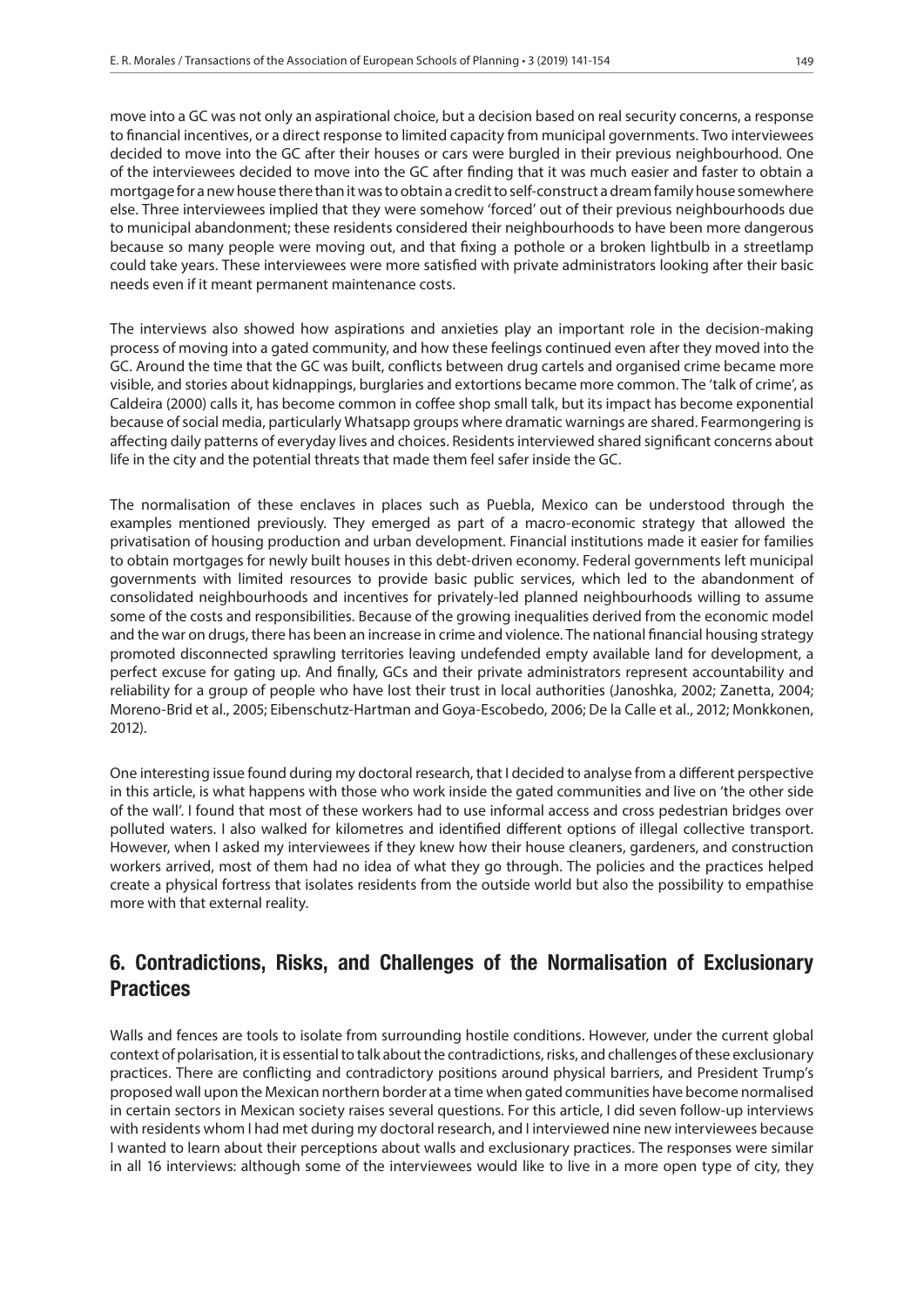considered it acceptable and justifiable to protect their property and families using fences, gates, CCTV systems and private security. However, the same people condemned Trump's proposed border wall when asked about it. Four of the interviewees provided a comprehensive response as to why the wall would stop illegal immigration and would have very high costs and environmental impacts in the long-term. The rest of the interviewees focused on the discriminatory nature of the wall against Mexicans, but never mentioned about discriminatory practices in Mexico.

The contradictions within these residents' responses to walls and barriers, can be linked to the normalisation of their own exclusionary practices since they moved inside the GC. One of the risks of normalisation of GCs is that people may become numb and get used to socially and spatially segregating others who are different. The marketing discourse of the case study analysis is that this gated community allows you to live 'life like it should be', in a planned community with all the amenities, services, and activities you need. However, even if it is a community, the discourses and practices are based on individual benefit rather than the common good.

The normalisation of armed privatised security personnel is an example of the same contradictions. Mexican gated communities are filled with armed private security guards; inside these premises it is seen as acceptable. However, every other person with guns outside the gates is seen as a threat. In Mexico, gated communities have become so normalised for middle-income groups, particularly in suburban areas, that it would seem that this is the only valid way to accomplish the goals of habitability, security, quality urban spaces, and community life. For the residents and potential buyers in the case study analysed, security or at least the 'feeling of security' seemed to be one of the main drivers. A fear-driven urban development is hard to modify because it would require changing people's perceptions, attitudes, and behaviours. One of the interviewees mentioned the advantages of open, diverse and inclusive communities, but his wife had lived through a traumatic experience when their house was burgled, and that had changed their position on GCs completely.

During my fieldwork in 2013, I discovered that most of my interviewees had shared a traumatic experience that justified their voluntary displacement into a GC. Most of the stories happened to the residents I interviewed, but some others were just stories that they had heard from someone else. All of my interviewees considered that their quality of life was better than before, so they did not even consider the possibility of going back to a traditional open-street neighbourhood. This is problematic because the normalisation of gated communities is accompanied by a belief that municipal authorities would never be able to provide the same certainties and services in traditional neighbourhoods. Distrust in local authorities is connected to corruption. According to the Latinobarómetro Report in 2017, 61 percent of Mexicans consider that government officials are corrupt and only 16 percent of Mexicans trust the government in general (Latinobarómetro and CAF, 2017). Distrust in local authorities is also a response to their limited capacity to provide basic public services, security and infrastructure.

The same Latinobarómetro Report shows that interpersonal trust has gone down in recent years in all of Latin America; only 18 percent of Mexicans trust other people (Latinobarómetro and CAF, 2017). Fear-driven urban developments produce highly segregated spaces, but anxieties do not disappear. In a recent Smart City exhibition in Puebla, a large majority of the companies exhibiting their products were surveillance and security systems. According to one of the interviewees, in Lomas de Angelópolis some private administrators in a few clusters have located CCTV systems in every street and implemented rules that force every visitor to open their car's boot and every house cleaner or gardener to show their bags on their way out. The fences and the gates are not enough to keep people safe or make them feel completely safe.

The risks and challenges of modern Mexican gated communities are not just in the shape of walls and fences but the inequality and physicality of segregation. It is not only the increasing gap between the rich and the rest of the population, but also the super-stratification of middle to lower-income groups. GCs, in that sense, should be seen as a dangerous urbanisation model in terms of governance. In the case of Mexico, we can see how crises and political uncertainty are shaping and reshaping the urban structure. The case study I analysed in Puebla can be seen as an extreme case because of its large scale and multi-clustered structure (more than 21,000 houses located in stratified mini-gated communities). The research showed that residents felt judged by outsiders and considered that they had valid reasons to live in a GC and these had nothing to do with the exclusiveness, status, and prestige drivers usually mentioned in literature. There were three main issues why these residents considered that gated communities are not only desirable but necessary: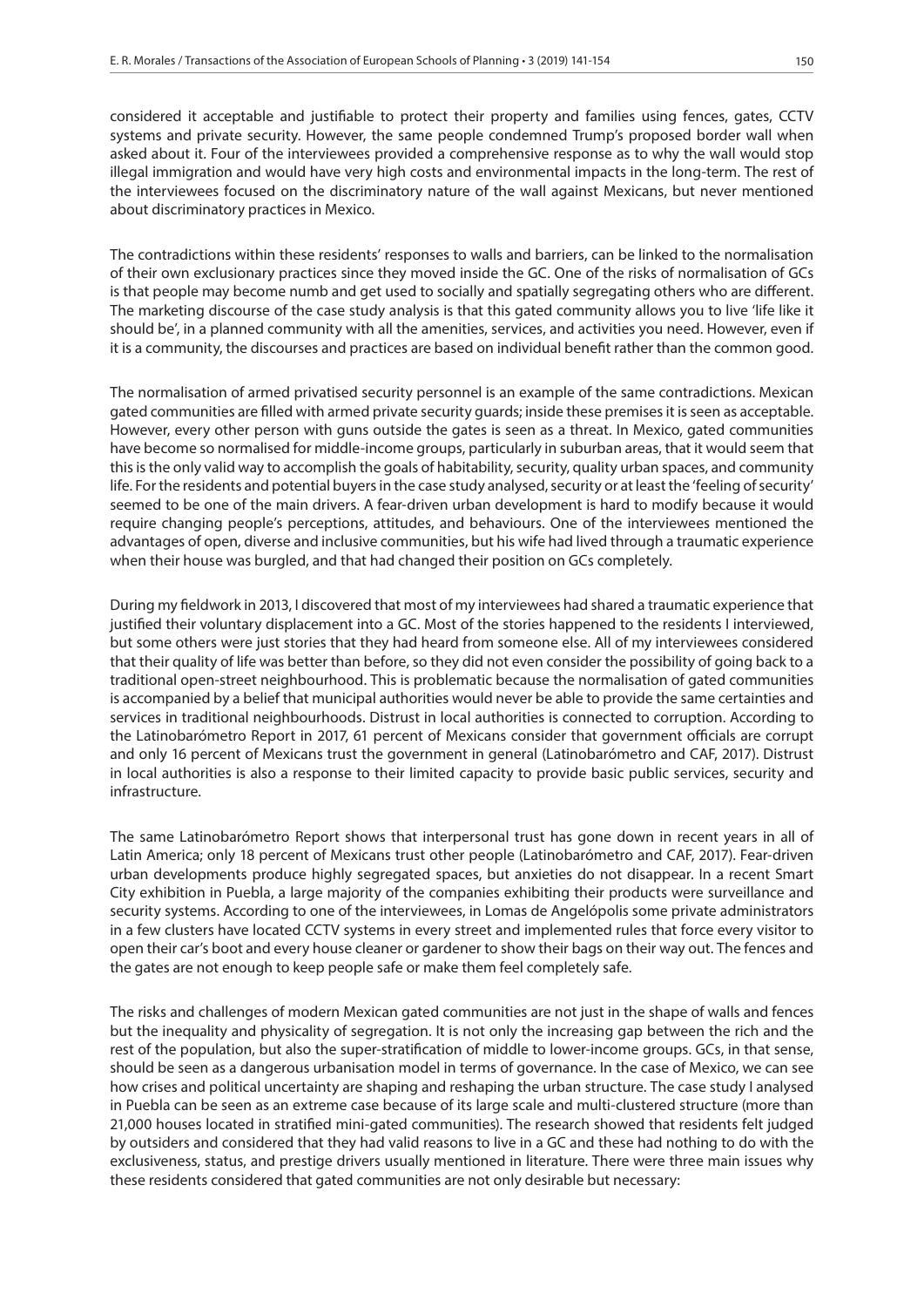- Municipal authorities are unable to respond to their needs and they feel that private administrations are more reliable and provide better services.
- Their family's safety is more important than anything else, and if it takes a wall, a fence, a security guard, a camera and an alarm, these residents will not hesitate to pay for all them because it provides them peace of mind.
- The ideal of a shared space for all sounds good, but they would rather live amongst 'people like them'. The residents I interviewed do not consider themselves racist or discriminatory but defend their right to associate and spend time with people with the same interests and tastes.

From a policy perspective, it becomes very hard to promote inclusive urban environments, because the meanings attached to this model of safe urbanism is so strong. The 'new normal' makes the traditional city undesirable because it does not offer the same elements of beauty, security, reliability, and infrastructure. The risks and challenges of these urban segregated structures are that once they become normal, people become numb and stop realising the conditions of disconnection and isolation. Gatedness, or the need to live protected by gates, is becoming so desirable that it is leaving the residential areas and reaching public spaces, universities, and public facilities. In Puebla, even bike lanes and public parks are being gated, because people feel safer. Public and private universities are incorporating more access control strategies and increasing their security budgets to fulfil their students' expectations. The problem with this normalisation is that it makes it more difficult to promote more inclusive policies and practices.

In recent years, scholars and planners in Puebla have proposed the prohibition of GCs and other exclusionary urban practices. However, these ideas face strong opposition because most people in Puebla value the presence of 24-hour security personnel or safe and closed environments. During 2017, I compared advertisements for new houses with similar sizes and designs; the prices varied not as a consequence of their location or the presence of schools and public spaces nearby, but according to the type of neighbourhood (gated or nongated) that they were located within. With this in mind, I consider that in order to change policies and practices we should understand meanings before designing new regulations and planning instruments. The research in Puebla shows that as long as people attach positive meanings to these exclusionary urban spaces, they will not support any project that opposes them; even when projects do not comply to federal planning or environmental laws. The clearest example of this was the construction of the International Baroque Museum designed by the famous architect Toyo Ito. It was more important to have an outstanding architectural project from a famous architect than to protect one of the few open large-scale green areas left in the metropolitan area.

With this research, I found that the proliferation of gated communities has become so normalised in Puebla that there is not even official data about them. The existing numbers have been provided by academic research, but official sources such as Cadastre, the Urban Development and Sustainability Secretary, or the National Institute of Statistics and Geography (INEGI) have no official registry of sizes, locations, the presence of private administrations, the presence of private security personnel, or homeowners' associations. In Puebla, there are no laws or regulations that consider the interrelation of gated communities and their surroundings.

## 7. Conclusion: Building Bridges in a Time of Walls

The current global context of polarisation, and the contradictions, tensions, risks, and challenges of exclusionary places, make it difficult to think about alternatives to isolation and securitisation. The analysis of an extreme case of gatedness such as *Lomas de Angelópolis* in Puebla, Mexico provide some clues to planners and policymakers to deal with this complex urban phenomenon that has been shaped by global economic forces and microlevel practices. The extreme case of social inequality and distrust in institutions in Mexico should act as a warning for other regions of the world such as the European Union where principles of diversity, inclusiveness, and multiculturalism are under threat because of the fears and security concerns of the few.

Considering the particular case study of Lomas de *Angelópolis in Puebla*, some of the main risks and challenges of exclusionary places, as well as possible opportunities to address these issues can be summarised thus: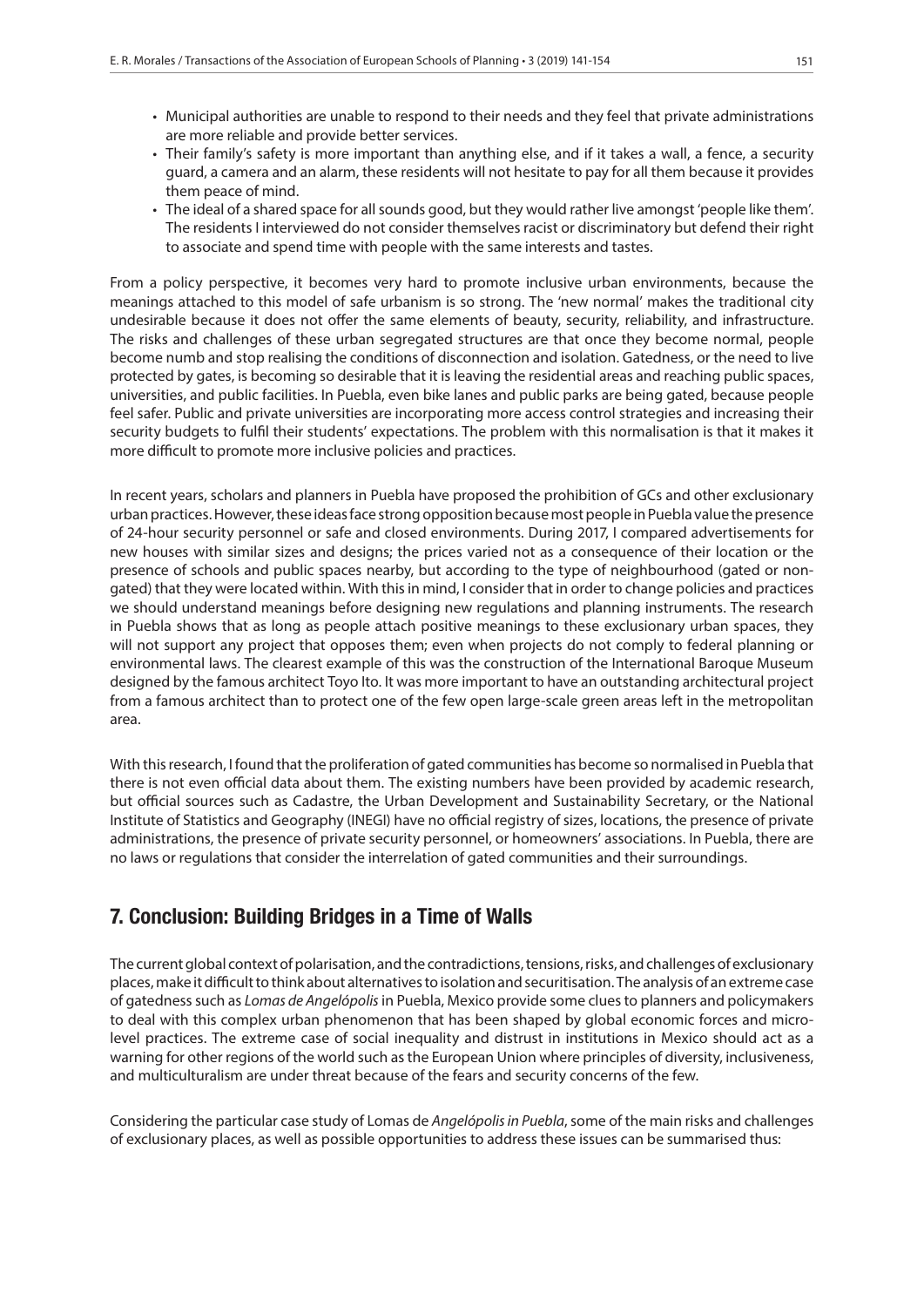- In Mexico, there is a concurrency principle in urban development control laws. There is a federal framework and every state and municipality has its own specific legislation. After the 2018 presidential transition, Mexican institutions and policies are facing the possibility of dramatic changes. It is too early to know what the outcome of this transition will be, but in terms of policymaking, the new national housing policy is based on human rights, and there is a clear intention to not only contain sprawling metropolitan areas but also to regulate large-scale housing developments to mitigate, amongst other things, the negative impacts of gated communities.
- The isolation on residents inside gated communities such as *Lomas de Angelópolis*, according to the interviews conducted, creates a sort of numbing effect that makes residents unable to pay attention or empathise with others outside. The risks and challenges of this numbing effect are that residents inside the GC depend on economic, political, and social stability to maintain themselves in a manner that is disconnected and disengaged with the outside world. However, in the last couple of years, main roads have become saturated during the rush hour, there have been growing concerns about water supply, and burglars have found ways to enter the premises without being caught. These issues have made residents remember that there are municipal authorities, at least to complain about the lack of security. The opportunity in these cases is the recognition that to be able to fix those problems, there must be a will to compromise with surrounding neighbourhoods and find shared solutions.
- The case study shows how macro-economic interests have shaped thousands of lives. It is not only the important changes in land, planning, housing and financial policies that enabled the proliferation of GCs, but also the debilitation of the state that made these neighbourhoods more reliable than the traditional city. There can be no alternative to GCs until local authorities recover the confidence and trust of citizens. The opportunity to build bridges lies in fighting corruption and promoting permanent neighbourhood improvement programs.
- The case study also shows how the enabling strategies of the state have weakened planning laws and regulations, and citizens have lost their confidence in the planning system. To regain trust in the planning system, the benefits should be tangible, measurable, and easy to spot. Therefore, municipal governments should be able to improve public service provision, security, and infrastructure. There are creative planning instruments that are used in other Latin-American countries that might help municipalities to finance these basic needs.
- Fear-driven urbanisation strategies create unfinished safe spaces. Observation exercises in Puebla showed that even in the safest GC in the metropolitan area, residents, owners, authorities and developers will continue to invest in new security features. No matter how safe it actually is, fear and anxieties do not disappear. Local governments must provide not only adequate infrastructure and security personnel, but also identify the main issues that people fear the most. The current conditions of crime and violence make this issue one of the hardest to solve, but a better understanding of the underlying problem, might contribute to fighting them.

The case against these exclusionary places is embodied in what I call the 'traps of gatedness'. The first trap is the 'credit and debt trap' that is the result of a state-led policy promoting homeownership binding thousands of middle-income families to long-term debt. The second trap is 'the private government trap' because of the governance problems that come with a system that functions above the public interest. Finally, I consider the 'security and control trap' that is making people more vulnerable because of the extreme scrutiny and surveillance they are subject to.

The risks of the normalisation of these spaces, particularly under uncertain political and economic conditions is that it makes it seem as though there is no alternative. Prohibition, from a planning perspective would be counterproductive because residents would demand their right to live in a safe environment. The case study illustrates the need to promote planning strategies from the local level that understand people's aspirations and anxieties, without affecting other people's access to opportunities. The case shows that people are willing to follow rules and pay fees as long as they see that they are being looked after. Gated communities are often seen as the result of a failing planning system. But it is not necessarily failed planning. It is the combination of economic, social, and political interests that are connected to planning. Therefore, alternatives to building bridges in a time of walls and extreme polarisation cannot come only from regulation. Housing policies should consider not only their relationships with global markets and financial institutions, but also municipal capacity, governance strategies, and sustainability. The case study illustrates that the structural conditions of marketled housing policies made it easier to build and move into a gated community, but it also illustrates that practices are defined by meanings and perceptions. In that sense, local governments must pay more attention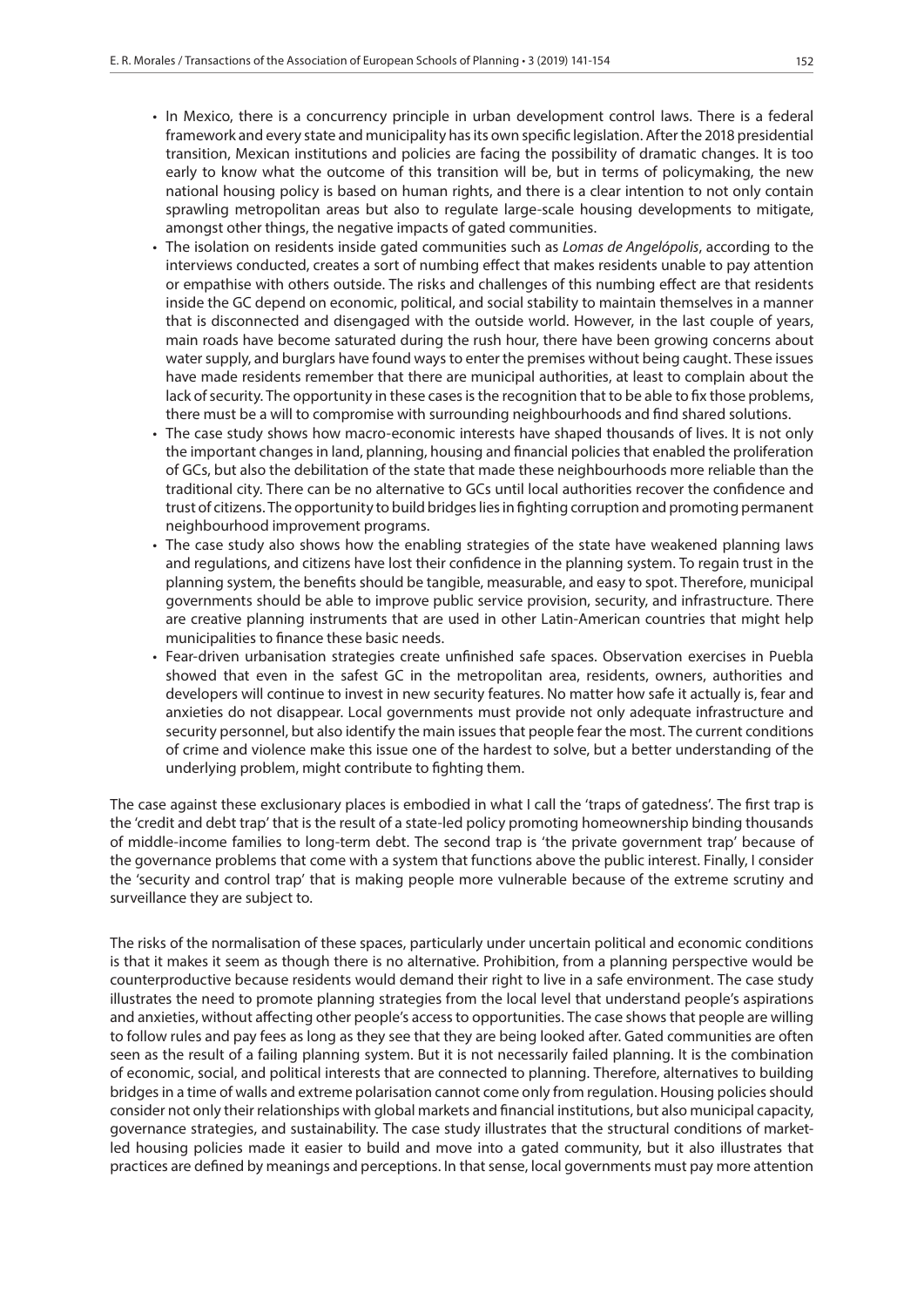to aspirations and anxieties of their population to anticipate and provide better and more inclusive urban solutions.

\* A previous version of this paper was presented at the AESOP Annual Conference 2017 Spaces of Dialog in Lisbon, Portugal.

#### References

Addington, Lynn A. and Callie M. Renisson (2013) Keeping the barbarian outside the gate? Comparing burglary victimization in gated and non-gated communities. *Justice Quarterly*, 32 (1), pp.168-192.

Álvarez-Rivadulla, María J. (2007) Golden ghettos: Gated communities and class residential segregation in Montevideo, Uruguay (Elsevier, Ed.) *Environmental Planning A*, 39 (1), pp.47-63.

Atkinson, Rowland (2006) Padding the bunker: Strategies of middle-class disaffiliation and colonisation in the city. *Urban Studies*, 43 (4), pp.819-832.

Atkinson, Rowland and Oliver Smith (2012) An economy of false securities? An analysis of murders inside gated residential developments in the United States. *Crime Media Culture. An International Journal*, 8 (2), pp.161-172.

Blandy, Sarah and Diane Lister (2005) Gated communities: (Ne)Gating community development? *Housing Studies*, 20 (2), pp.287-301.

Borja, Jordi and Zaida Muxi (2003) *El espacio público: Ciudad y ciudadanía*. Barcelona: Electa.

Borsdorf, Axel and Rodrigo Hidalgo (2010) From polarization to fragmentation: Recent changes in Latin American urbanization. In Lindert, Paul and Otto Verkoren (eds) *Decentralized development in Latin America: Experiences in local governance and local development*. Utrecht: Springer.

Blakely, Edward J. and Mary G. Snyder (1997) *Fortress America: Gated communities in the United States*. Cambridge, Massachusetts: Brookings Institution Press.

Cabrales-Barajas, Luis F. and Elia Canosa-Zamora (2001) Segregación residencial y fragmentación urbana: Los fraccionamientos cerrados en Guadalajara. *Espiral. Estudios sobre Estado y Sociedad*, 7 (20), pp.223-253.

Cabrera-Becerra, Virginia and Juan M. Guerrero-Bazán (2008) La política de suelo en Puebla: *La Reserva Territorial Quetzalcóatl-Atlixcáyotl. Fuente de Segregación Socioespacial y Riqueza Selectiva*. Puebla: Facultad de Arquitectura / BUAP.

Caldeira, Teresa (2000) City of walls: *Crime, segregation and citizenship in Sao Paolo*. London: Berkeley University Press.

Constitución Política de los Estados Unidos Mexicanos. *Diario Oficial de la Federación 5 de febrero de 1917. Última Reforma DOF 29 de enero de 2016*.

Coy, Martin and Martin Pöhler (2002) Gated communities in Latin American megacities: Case studies in Brazil and Argentina. *Environmental and Planning B: Planning and Design* (29), pp.355-370.

Cséfalvay, Zoltar (2011) Searching for economic rationale behind gated communities: A public choice approach. *Urban Studies*, 48 (4), pp.749-764.

Cséfalvay, Zoltán and Chris Webster (2012) Gates or no Gates? A cross-European inquiry into the driving forces behind gated communities. *Regional Studies*, 46 (3), pp.293-308.

Davis, Mike (1998) *City of Quartz: Excavating the future in Los Angeles*. London: Pimlico.

De la Calle, Luis and Luis Rubio (2012) *Mexico: A middle class society – poor no more, developed not yet*. Mexico City: CIDAC.

Eibenschutz-Hartman, Roberto and Roberto Goya-Escobedo (2006) *Estudio de la integración urbana y social en la expansión reciente de las ciudades en México, 1996-2006: Dimensión, características y soluciones*. Mexico City: SEDESOL / UAM Xochimilco.

Fainstein, Susan S. (2010) *The just city*. Ithaca & London: Cornell University Press.

García-Peralta, Beatriz and Andreas Hofer (2006) Housing for the working class on the periphery of Mexico City: A new version of gated communities. *Social Justice. Privatization and Resistance: Contesting Neoliberal Globalization*, 33 (3), pp.129-141.

Giglia, Angela (2008) Gated communities in Mexico City. *Home Cultures*, 5 (1), pp.65-84.

González-Arellano, Salomón and Adriana Larralde-Corona (2019) La forma urbana actual de las zonas metropolitanas en México: Indicadores y Dimensiones Morfológicas. *Estudios Demográficos y Urbanos*, 34 (100), pp.11-42.

Healey, Patsy (2013) Circuits of knowledge and techniques: The transnational flow of planning ideas and practices. *International Journal of Urban and Regional Research*, 37 (5), pp.1510-1526.

Horta-Duarte, Regina (2012) It does not even seem like we are in Brazil: Country clubs and gated communities in Belo Horizonte, Brazil, 1951-1964. *Journal of Latin American Studies*, 44 (3), pp.435-466.

INEGI (2016) *Encuesta Nacional de Ingresos y Gastos de los Hogares (ENIGH)*. Mexico City: Instituto Nacional de Estadística y Geografía (INEGI).

Janoshka, Michel (2002) El nuevo modelo de la ciudad latinoamericana: Fragmentación y privatización. *Eure*, 28 (85), pp.11-20.